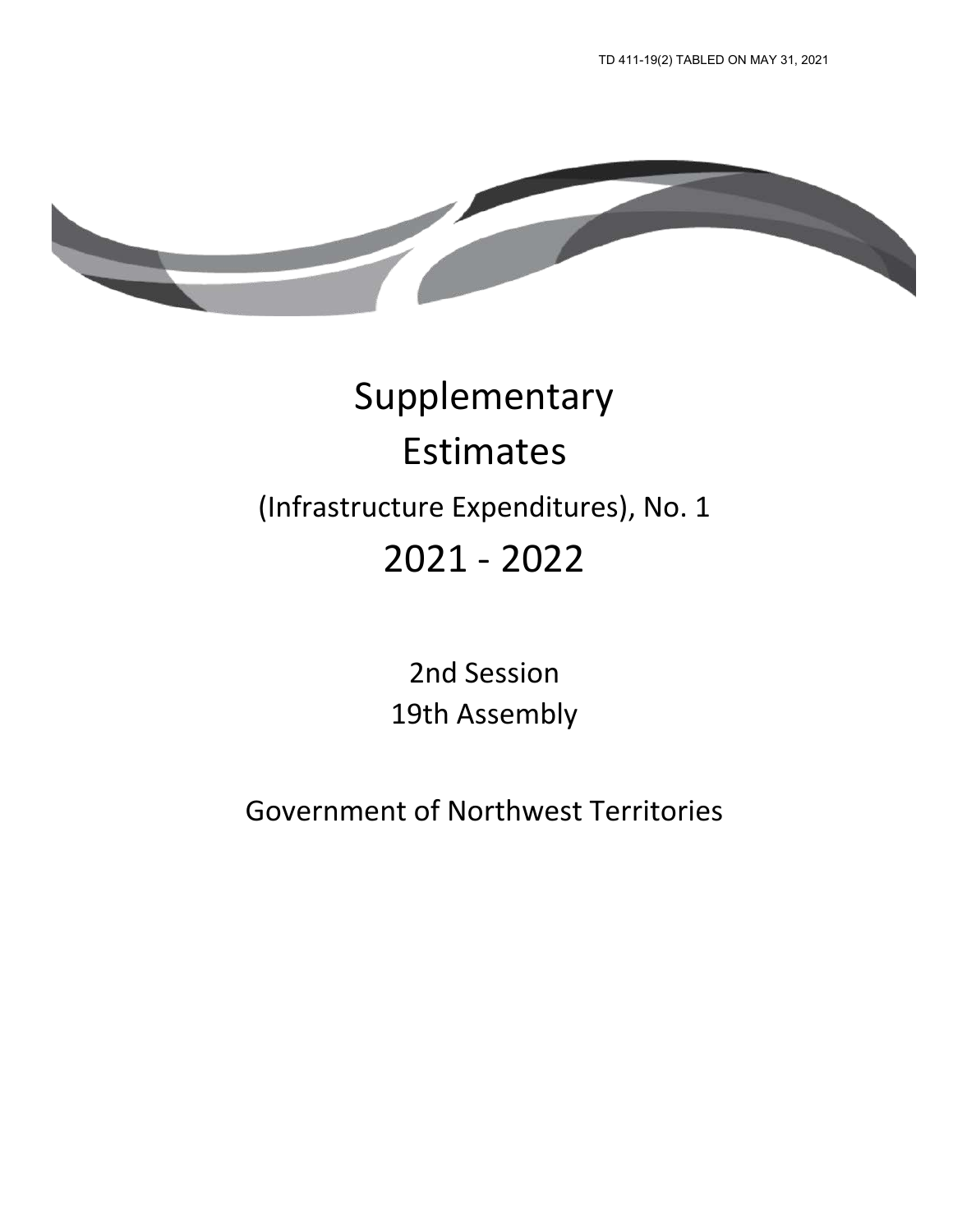# **SUMMARY OF APPROPRIATIONS VOTED FOR THE PUBLIC SERVICE OF THE NORTHWEST TERRITORIES FOR THE FISCAL YEAR ENDING MARCH 31, 2022**

## **SCHEDULE 1 OPERATIONS EXPENDITURES**

| <b>Item</b><br><b>Number</b> | <b>Department</b>                        | Operations,<br><b>Excluding</b><br><b>Amortization</b><br>\$ | Amortization<br>\$ |
|------------------------------|------------------------------------------|--------------------------------------------------------------|--------------------|
| $\mathbf{1}$                 | Legislative Assembly                     |                                                              |                    |
| $\mathfrak 2$                | Education, Culture and Employment        | 2,566,000                                                    |                    |
| 3                            | <b>Environment and Natural Resources</b> |                                                              |                    |
| $\overline{4}$               | <b>Executive and Indigenous Affairs</b>  |                                                              |                    |
| $\sqrt{5}$                   | Finance                                  |                                                              |                    |
| 6                            | Health and Social Services               |                                                              |                    |
| 7                            | Industry, Tourism and Investment         |                                                              |                    |
| $\,8\,$                      | Infrastructure                           | 10,254,000                                                   |                    |
| 9                            | Justice                                  |                                                              |                    |
| 10                           | Lands                                    |                                                              |                    |
| 11                           | Municipal and Community Affairs          | 2,500,000                                                    |                    |
|                              | OPERATIONS EXPENDITURES APPROPRIATION    | 15,320,000                                                   |                    |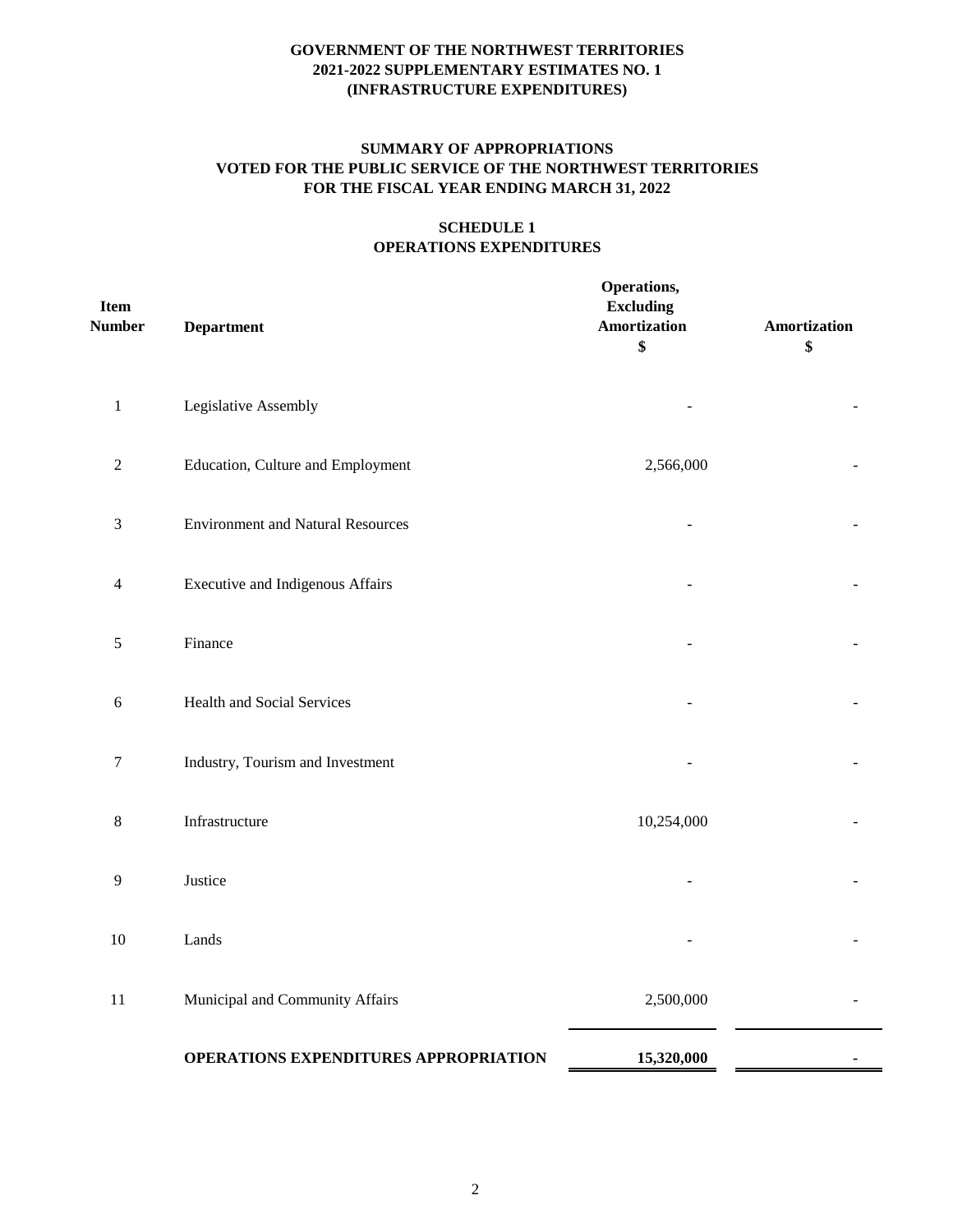## **SUMMARY OF APPROPRIATIONS VOTED FOR THE PUBLIC SERVICE OF THE NORTHWEST TERRITORIES FOR THE FISCAL YEAR ENDING MARCH 31, 2022**

## **SCHEDULE 2 CAPITAL INVESTMENT EXPENDITURES**

 **APPROPRIATION** 

| <b>ITEM NUMBER</b>          | <b>DEPARTMENT</b>                                    | <b>AUTHORITY</b><br><b>REQUIRED</b><br>\$ |
|-----------------------------|------------------------------------------------------|-------------------------------------------|
| $\mathbf{1}$                | Legislative Assembly                                 | 966,000                                   |
| $\sqrt{2}$                  | Education, Culture and Employment                    | 10,714,000                                |
| $\ensuremath{\mathfrak{Z}}$ | <b>Environment and Natural Resources</b>             | 2,676,000                                 |
| $\overline{4}$              | Executive and Indigenous Affairs                     |                                           |
| $\mathfrak s$               | Finance                                              | 6,996,000                                 |
| $\sqrt{6}$                  | <b>Health and Social Services</b>                    | 27,509,000                                |
| $\boldsymbol{7}$            | Industry, Tourism and Investment                     | 5,728,000                                 |
| 8                           | Infrastructure                                       | 35,957,000                                |
| $\overline{9}$              | Justice                                              | 766,000                                   |
| $10\,$                      | Lands                                                | 84,000                                    |
| 11                          | Municipal and Community Affairs                      | ٠                                         |
|                             | <b>CAPITAL INVESTMENT EXPENDITURES APPROPRIATION</b> | 91,396,000                                |
| <b>TOTAL APPROPRIATION</b>  |                                                      | 106,716,000                               |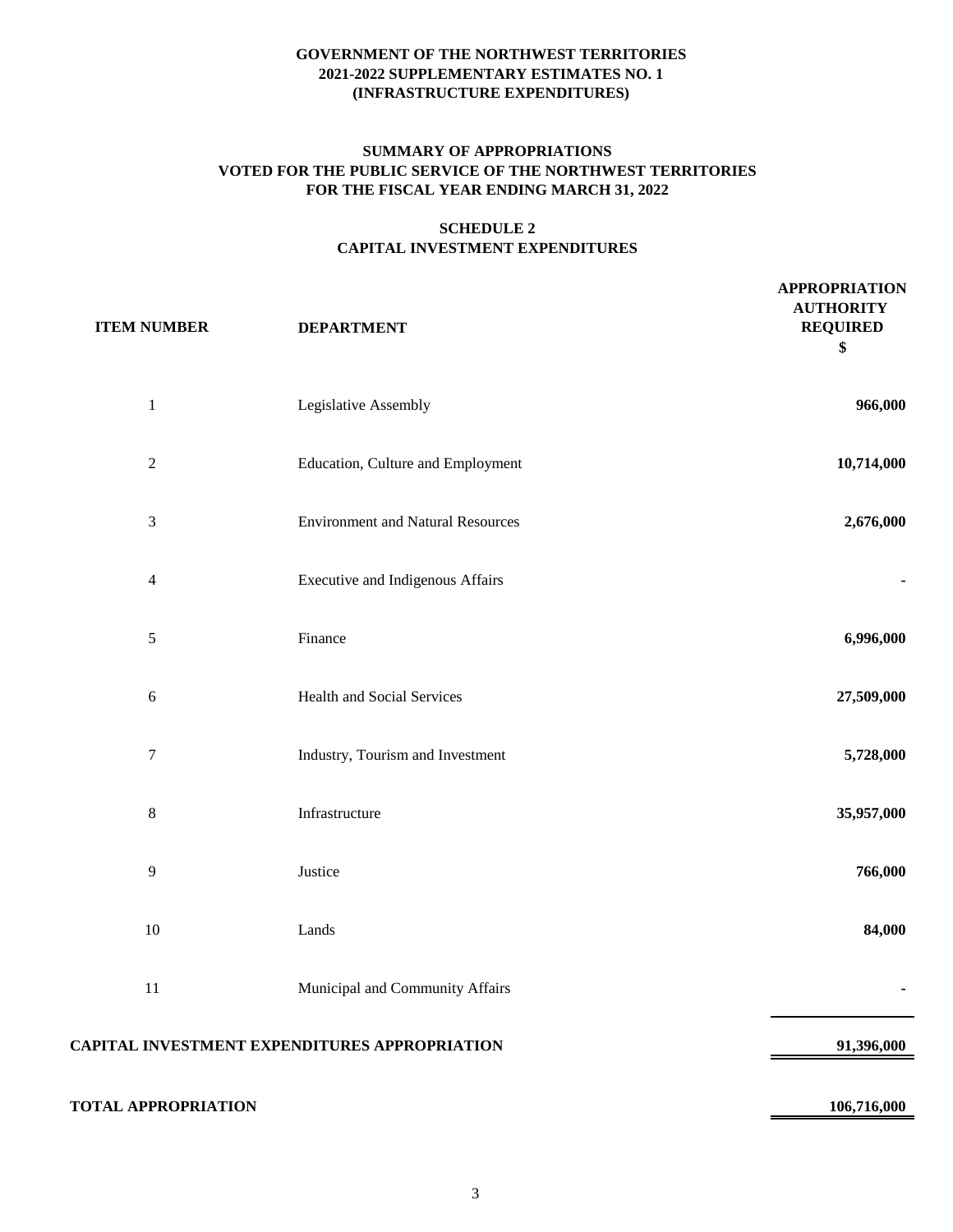# **SUMMARY OF APPROPRIATIONS VOTED FOR THE PUBLIC SERVICE OF THE NORTHWEST TERRITORIES FOR THE FISCAL YEAR ENDING MARCH 31, 2022 OPERATIONS EXPENDITURES**

| <b>Department</b>                              | 2021-2022<br><b>Capital Estimates</b> | <b>Not Previously</b><br><b>Authorized</b> | <b>Total Appropriation</b> |
|------------------------------------------------|---------------------------------------|--------------------------------------------|----------------------------|
|                                                | \$                                    | \$                                         | \$                         |
| Legislative Assembly                           |                                       |                                            |                            |
| Education, Culture and Employment              | 16,900,000                            | 2,566,000                                  | 19,466,000                 |
| <b>Environment and Natural Resources</b>       |                                       |                                            |                            |
| Executive and Indigenous Affairs               |                                       |                                            |                            |
| Finance                                        |                                       |                                            |                            |
| Health and Social Services                     |                                       |                                            |                            |
| Industry, Tourism and Investment               |                                       |                                            |                            |
| Infrastructure                                 | 19,791,000                            | 10,254,000                                 | 30,045,000                 |
| Justice                                        |                                       |                                            |                            |
| Lands                                          |                                       |                                            |                            |
| Municipal and Community Affairs                | 29,000,000                            | 2,500,000                                  | 31,500,000                 |
| <b>TOTAL OPERATIONS</b><br><b>EXPENDITURES</b> | 65,691,000                            | 15,320,000                                 | 81,011,000                 |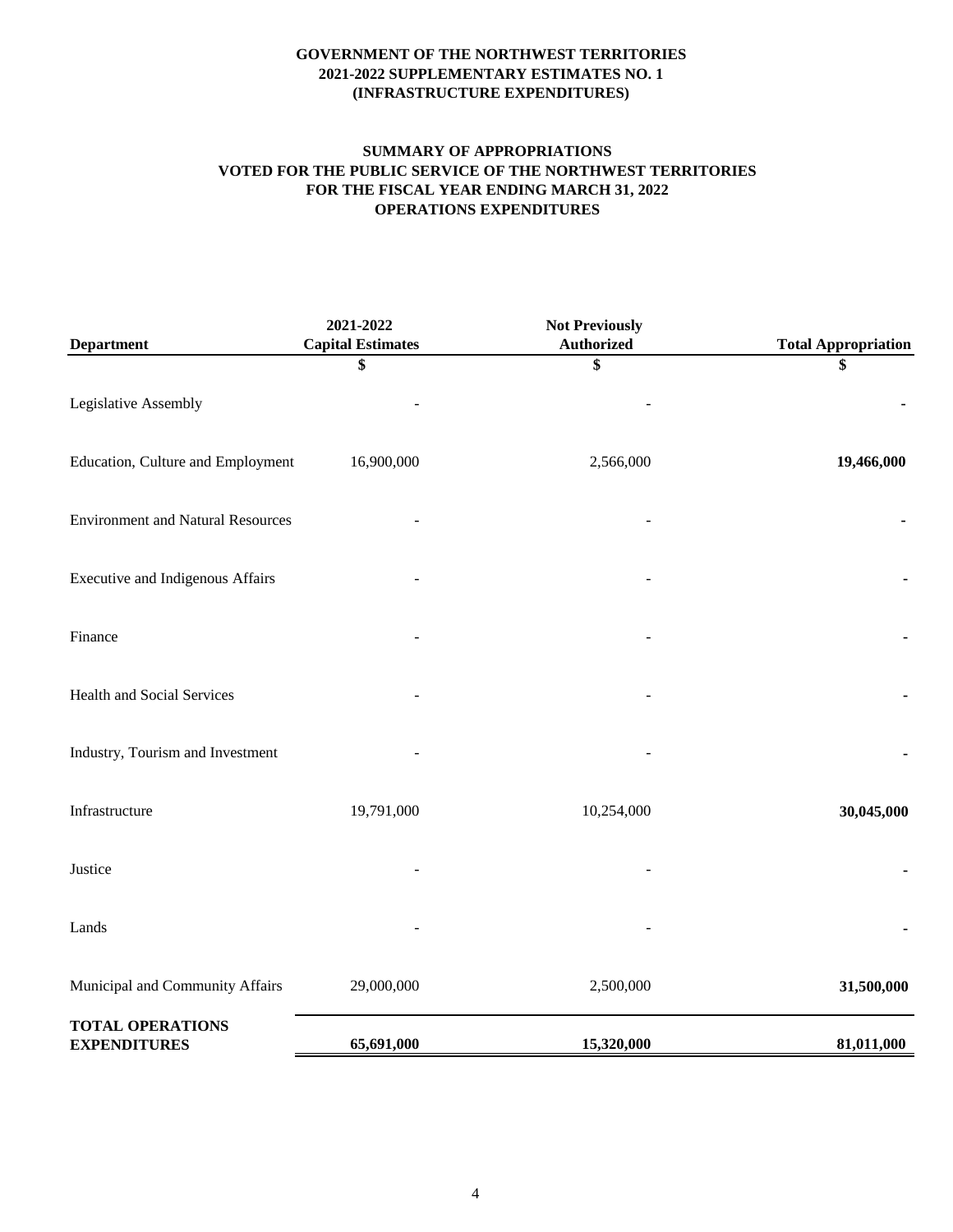## **SUMMARY OF APPROPRIATIONS VOTED FOR THE PUBLIC SERVICE OF THE NORTHWEST TERRITORIES FOR THE FISCAL YEAR ENDING MARCH 31, 2022 CAPITAL INVESTMENT EXPENDITURES**

| <b>Department</b>                           | 2021-2022<br><b>Capital Estimates</b> | <b>Not Previously</b><br><b>Authorized</b> | <b>Total Appropriation</b> |
|---------------------------------------------|---------------------------------------|--------------------------------------------|----------------------------|
|                                             | \$                                    | \$                                         | \$                         |
| Legislative Assembly                        | 110,000                               | 966,000                                    | 1,076,000                  |
| Education, Culture and Employment           | 13,248,000                            | 10,714,000                                 | 23,962,000                 |
| <b>Environment and Natural Resources</b>    | 2,159,000                             | 2,676,000                                  | 4,835,000                  |
| Executive and Indigenous Affairs            |                                       |                                            |                            |
| Finance                                     | 9,254,000                             | 6,996,000                                  | 16,250,000                 |
| Health and Social Services                  | 61,120,000                            | 27,509,000                                 | 88,629,000                 |
| Industry, Tourism and Investment            | 14,250,000                            | 5,728,000                                  | 19,978,000                 |
| Infrastructure                              | 272,975,000                           | 35,957,000                                 | 308,932,000                |
| Justice                                     | 1,541,000                             | 766,000                                    | 2,307,000                  |
| Lands                                       | 234,000                               | 84,000                                     | 318,000                    |
| Municipal and Community Affairs             |                                       |                                            |                            |
| <b>TOTAL CAPITAL</b><br><b>INVESTMENT</b>   | 374,891,000                           | 91,396,000                                 | 466,287,000                |
| <b>TOTAL VOTED</b><br><b>APPROPRIATIONS</b> |                                       | 106,716,000                                |                            |
|                                             | 440,582,000                           |                                            | 547,298,000                |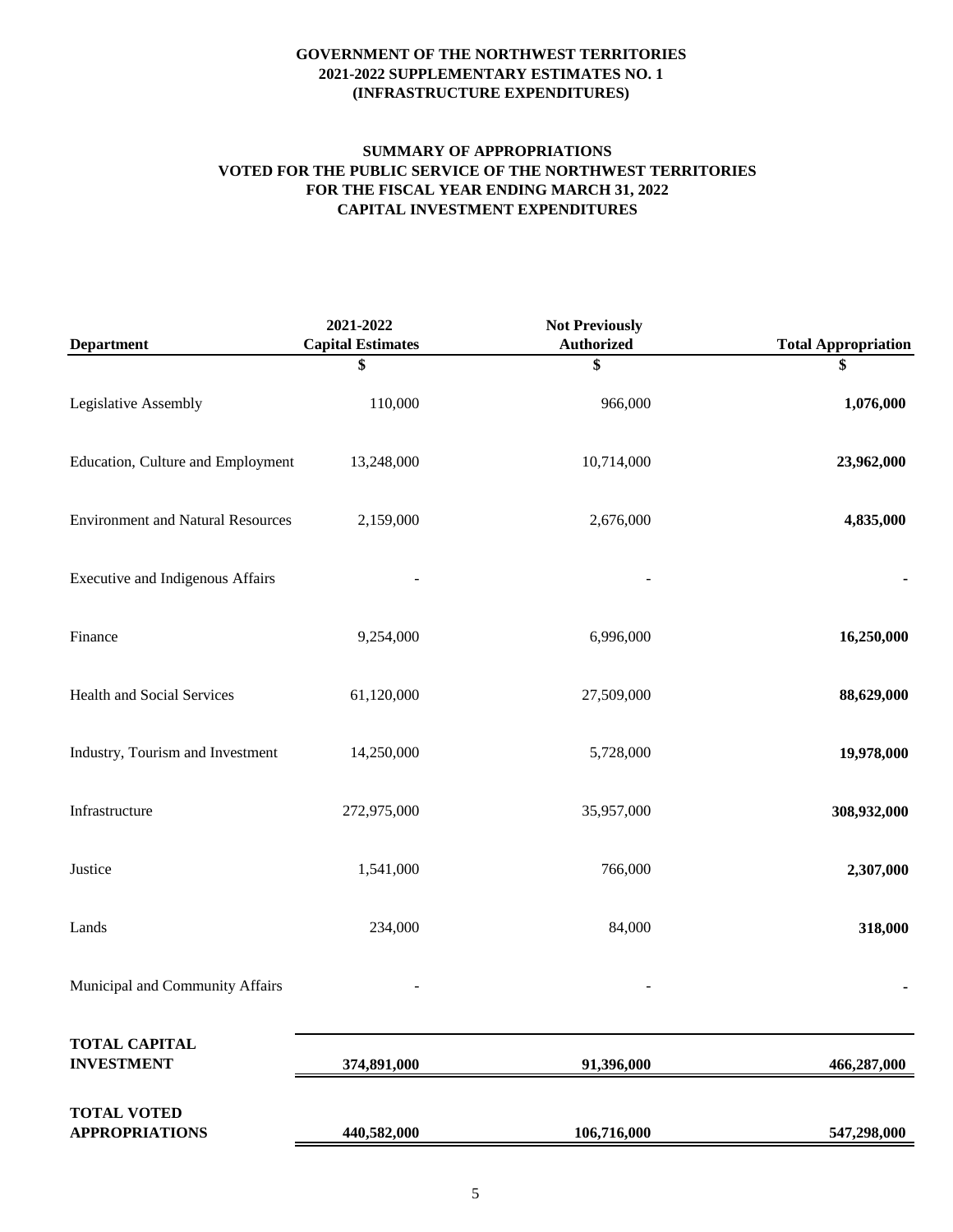| <b>DEPARTMENT:</b><br><b>SUBJECT:</b>                     | <b>Education, Culture and Employment</b><br><b>Operations Expenditures</b>                                                                                                 |                                                                                                    |                    |                                  |
|-----------------------------------------------------------|----------------------------------------------------------------------------------------------------------------------------------------------------------------------------|----------------------------------------------------------------------------------------------------|--------------------|----------------------------------|
| <b>Activity</b>                                           | 2021-2022<br><b>Capital Estimates</b><br>\$                                                                                                                                | <b>Not Previously</b><br><b>Authorized</b><br>\$                                                   |                    | <b>Total Appropriation</b><br>\$ |
| Junior Kindergarten to Grade 12<br><b>School Services</b> | 16,900,000                                                                                                                                                                 | 2,566,000                                                                                          |                    | 19,466,000                       |
|                                                           | To provide funding for the continuation of Infrastructure Contribution<br>projects which were not completed in 2020-2021. An offsetting amount<br>was lapsed in 2020-2021. |                                                                                                    |                    | 2,566,000                        |
|                                                           |                                                                                                                                                                            | École J.H. Sissons School Replacement - Yellowknife<br>Underground Fuel Tank Replacement - William | \$<br>1,882,000    |                                  |
|                                                           | McDonald School - Yellowknife<br>Soccer Field - Inuvik                                                                                                                     |                                                                                                    | 500,000<br>184,000 |                                  |
|                                                           |                                                                                                                                                                            |                                                                                                    | 2,566,000          |                                  |
| <b>TOTAL DEPARTMENT</b>                                   | 16,900,000                                                                                                                                                                 | 2,566,000                                                                                          |                    | 19,466,000                       |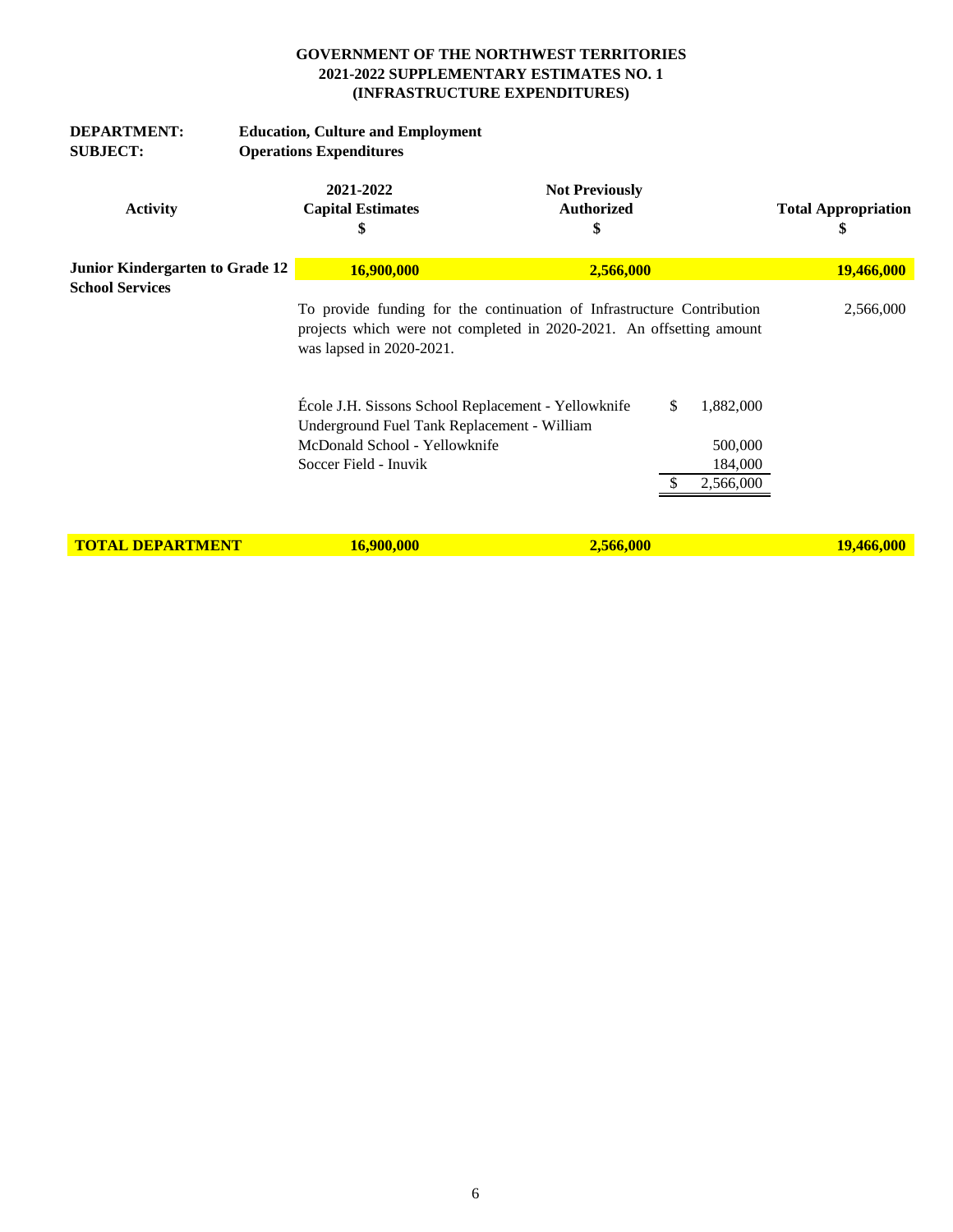| <b>DEPARTMENT:</b><br><b>SUBJECT:</b> | <b>Infrastructure</b><br><b>Operations Expenditures</b>                                                                                     |                                                                                                                                                    |                                  |
|---------------------------------------|---------------------------------------------------------------------------------------------------------------------------------------------|----------------------------------------------------------------------------------------------------------------------------------------------------|----------------------------------|
| <b>Activity</b>                       | 2021-2022<br><b>Capital Estimates</b><br>\$                                                                                                 | <b>Not Previously</b><br><b>Authorized</b><br>\$                                                                                                   | <b>Total Appropriation</b><br>\$ |
| <b>Asset Management</b>               | 2,000,000                                                                                                                                   | 2,208,000                                                                                                                                          | 4,208,000                        |
|                                       | in 2020-2021.                                                                                                                               | To provide funding for the continuation of Deferred Maintenance projects<br>which were not completed in 2020-2021. An offsetting amount was lapsed | 1,558,000                        |
|                                       | offsetting amount was lapsed in 2020-2021.                                                                                                  | To provide funding for the continuation of the Inuvik Soccer Field<br>infrastructure project which was not completed in 2020-2021. An              | 650,000                          |
| <b>Programs and Services</b>          | 17,791,000                                                                                                                                  | 8,046,000                                                                                                                                          | 25,837,000                       |
|                                       | 2020-2021, as follows:                                                                                                                      | To provide funding for the continuation of infrastructure projects which<br>were not completed in 2020-2021. An offsetting amount was lapsed in    | 8,046,000                        |
|                                       | Inuvik Wind Project - Investing in Canada Infrastructure<br>Plan (ICIP)<br>Fort Providence Transmission - ICIP<br>Whati Transmission - ICIP | \$<br>7,046,000<br>500,000<br>500,000<br>8,046,000<br>S                                                                                            |                                  |
| <b>TOTAL DEPARTMENT</b>               | 19,791,000                                                                                                                                  | 10,254,000                                                                                                                                         | 30,045,000                       |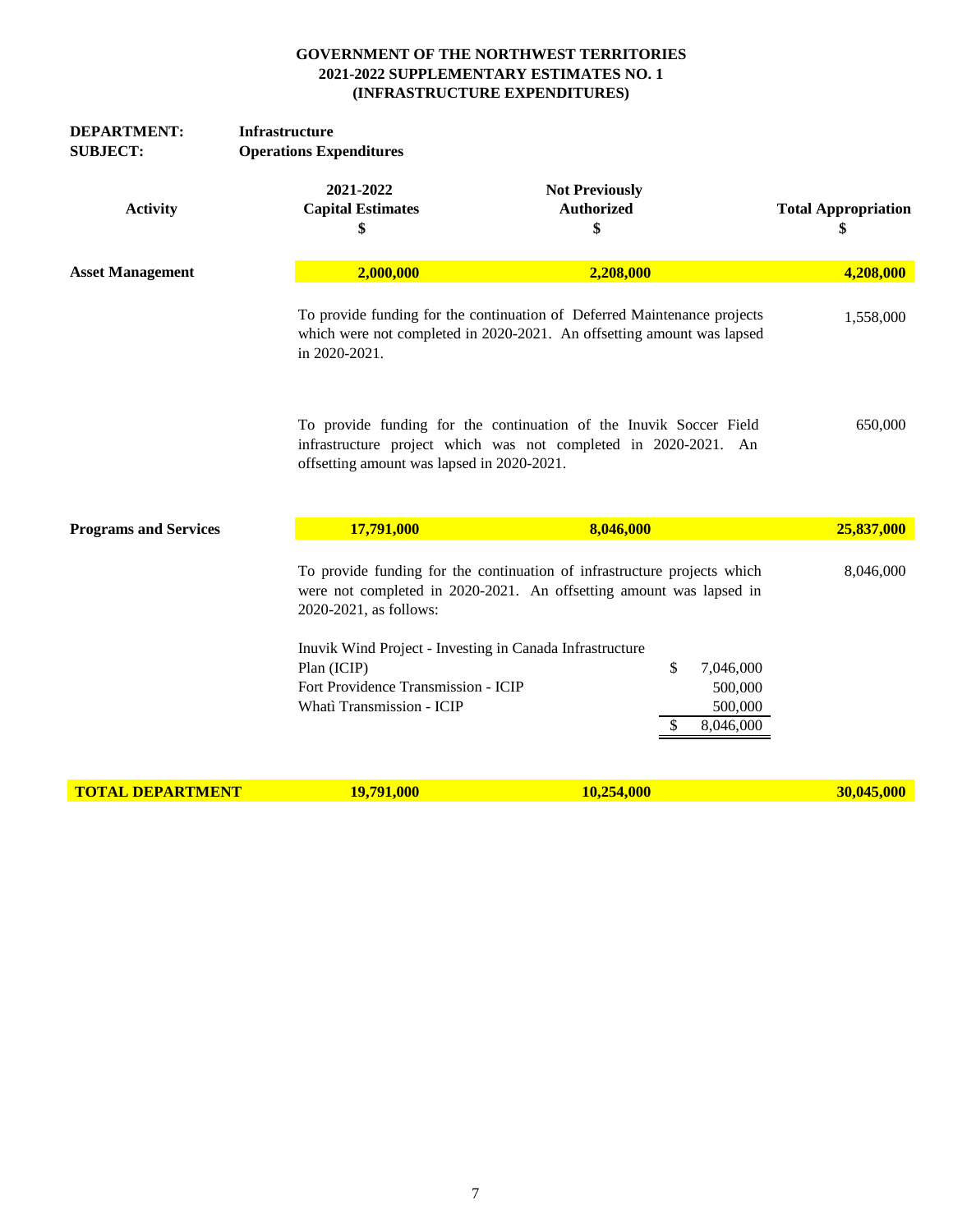| <b>DEPARTMENT:</b><br><b>SUBJECT:</b> | <b>Municipal and Community Affairs</b><br><b>Operations Expenditures</b> |                                                                                                                                                       |                                  |  |  |  |
|---------------------------------------|--------------------------------------------------------------------------|-------------------------------------------------------------------------------------------------------------------------------------------------------|----------------------------------|--|--|--|
| <b>Activity</b>                       | 2021-2022<br><b>Capital Estimates</b><br>S                               | <b>Not Previously</b><br><b>Authorized</b><br>\$                                                                                                      | <b>Total Appropriation</b><br>\$ |  |  |  |
| <b>Regional Operations</b>            | 29,000,000                                                               | 2.500.000                                                                                                                                             | 31,500,000                       |  |  |  |
|                                       | municipal funding gap.                                                   | To provide funding for increases to the Community Public Infrastructure<br>Funding to be allocated to communities as additional support to reduce the | 2,500,000                        |  |  |  |
| <b>TOTAL DEPARTMENT</b>               | 29,000,000                                                               | 2,500,000                                                                                                                                             | 31,500,000                       |  |  |  |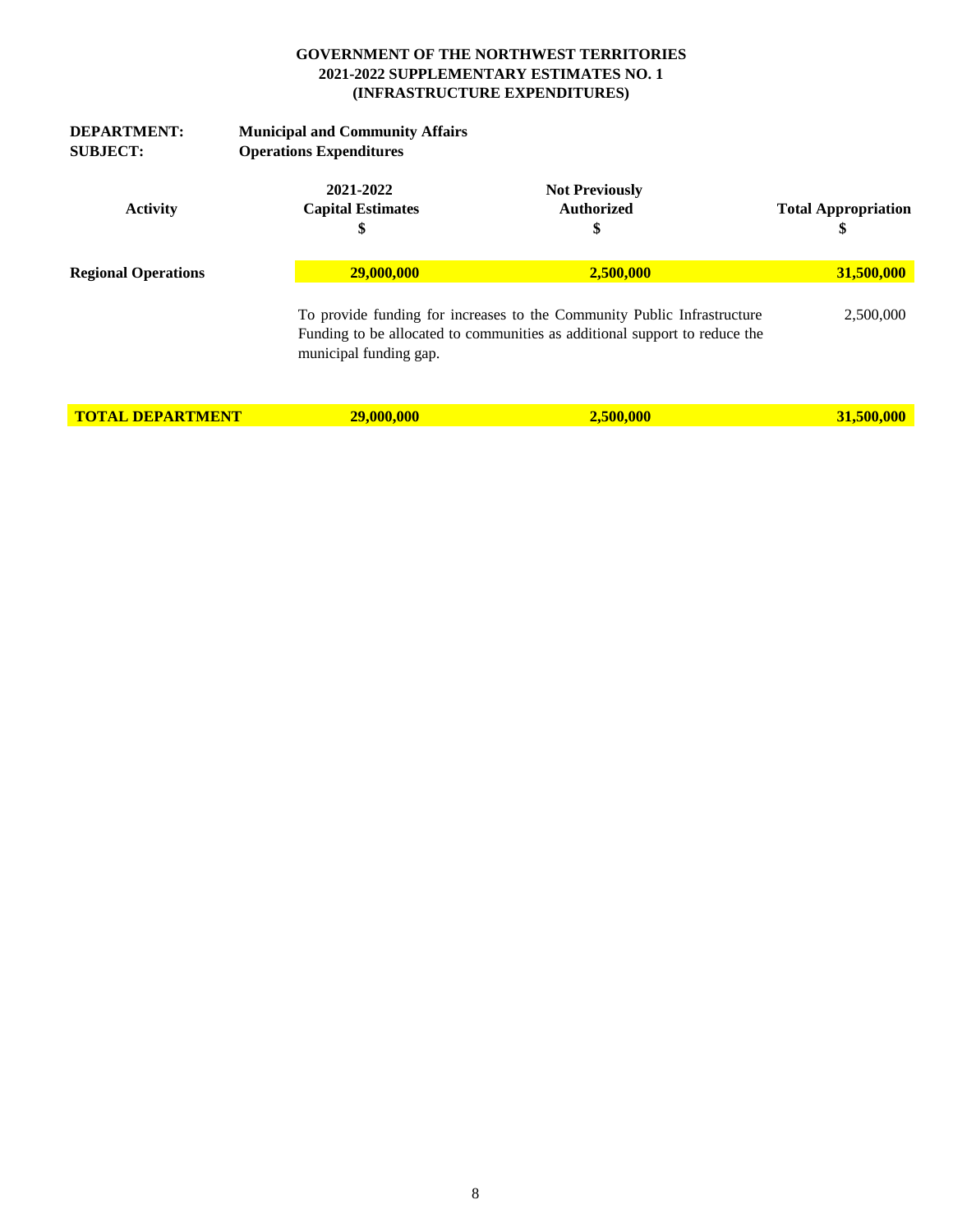| <b>DEPARTMENT:</b><br><b>SUBJECT:</b> | <b>Legislative Assembly</b><br><b>Capital Investment Expenditures</b> |                                                                                                                                                                                              |                                                  |                                  |
|---------------------------------------|-----------------------------------------------------------------------|----------------------------------------------------------------------------------------------------------------------------------------------------------------------------------------------|--------------------------------------------------|----------------------------------|
| <b>Activity</b>                       | 2021-2022<br><b>Capital Estimates</b><br>\$                           |                                                                                                                                                                                              | <b>Not Previously</b><br><b>Authorized</b><br>\$ | <b>Total Appropriation</b><br>\$ |
| <b>Office of the Clerk</b>            |                                                                       | 110.000                                                                                                                                                                                      | 966,000                                          | 1,076,000                        |
|                                       |                                                                       | To provide funding for the continuation of the Legislative Assembly water<br>line replacement project which was not completed in 2020-2021. An<br>offsetting amount was lapsed in 2020-2021. |                                                  | 966,000                          |
| <b>TOTAL DEPARTMENT</b>               |                                                                       | <b>110,000</b>                                                                                                                                                                               | 966,000                                          | 1,076,000                        |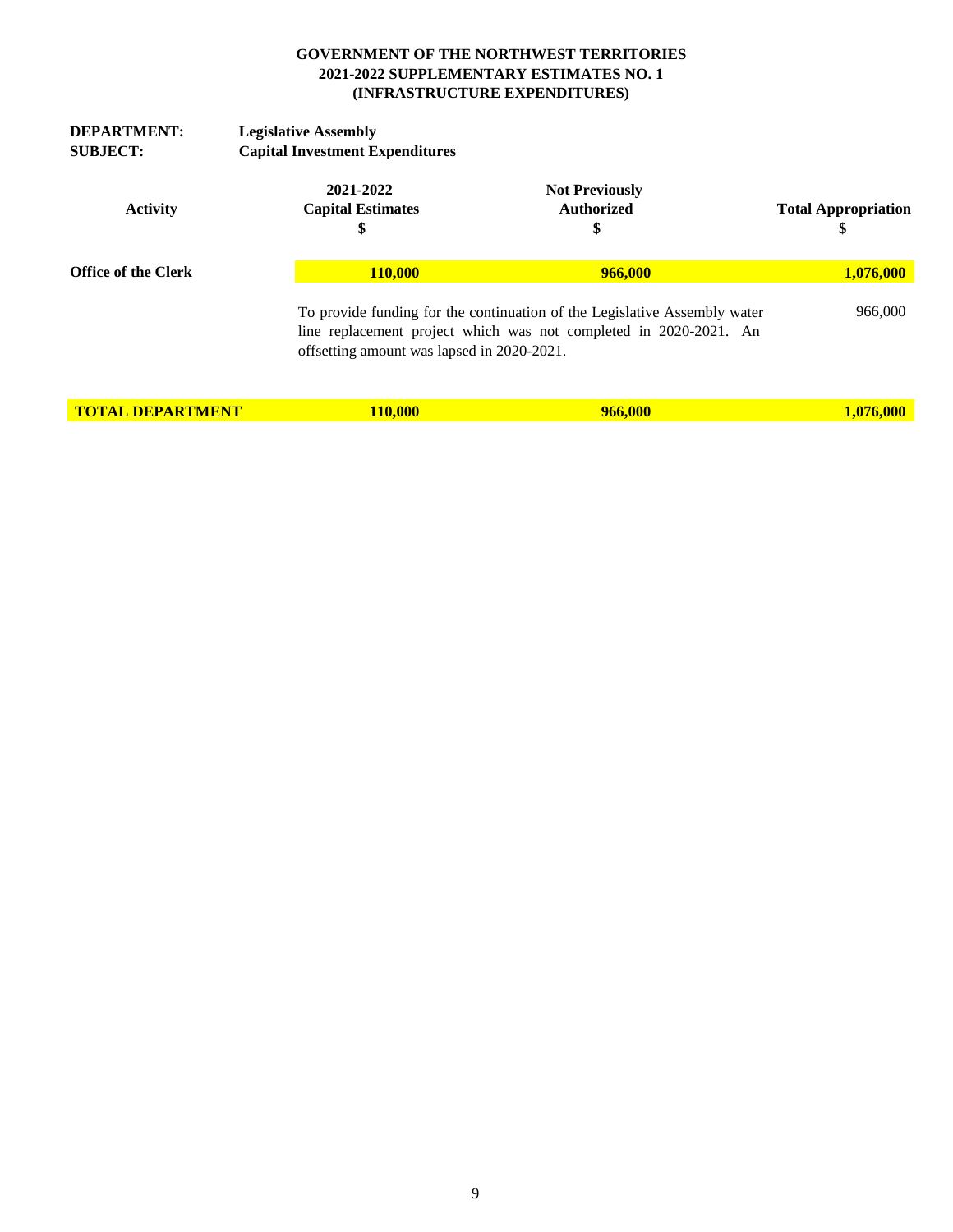| <b>DEPARTMENT:</b><br><b>SUBJECT:</b> | <b>Education, Culture and Employment</b><br><b>Capital Investment Expenditures</b> |                                                                                                                                                                                                                               |                            |
|---------------------------------------|------------------------------------------------------------------------------------|-------------------------------------------------------------------------------------------------------------------------------------------------------------------------------------------------------------------------------|----------------------------|
| <b>Activity</b>                       | 2021-2022<br><b>Capital Estimates</b><br>\$                                        | <b>Not Previously</b><br><b>Authorized</b><br>\$                                                                                                                                                                              | <b>Total Appropriation</b> |
| Culture, Heritage & Languages         | $\blacksquare$                                                                     | 216,000                                                                                                                                                                                                                       | 216,000                    |
|                                       |                                                                                    | To provide funding for the continuation of the Prince of Wales Northern<br>Heritage Centre - Midlife Renovation project in Yellowknife which was not<br>completed in 2020-2021. An offsetting amount was lapsed in 2020-2021. | 216,000                    |

| Junior Kindergarten to Grade 12 | 13.248.000                                                                                 | <b>10,498,000</b>                                                                                                                               |               | <b>23,746,000</b> |
|---------------------------------|--------------------------------------------------------------------------------------------|-------------------------------------------------------------------------------------------------------------------------------------------------|---------------|-------------------|
| <b>School Services</b>          |                                                                                            |                                                                                                                                                 |               |                   |
|                                 | 2020-2021, as follows:                                                                     | To provide funding for the continuation of infrastructure projects which<br>were not completed in 2020-2021. An offsetting amount was lapsed in |               | 10,498,000        |
|                                 | Charles Tetcho School Addition - Sambaa K'e<br>Mangilaluk School Renovation and Addition - |                                                                                                                                                 | \$<br>137,000 |                   |
|                                 | Tuktoyaktuk                                                                                |                                                                                                                                                 | 10,250,000    |                   |
|                                 | Charles Yohin School - Home Economics Room                                                 |                                                                                                                                                 |               |                   |
|                                 | Renovation - Nahanni Butte                                                                 |                                                                                                                                                 | 71,000        |                   |
|                                 | Junior Kindergarten Upgrades - Various                                                     |                                                                                                                                                 | 40,000        |                   |
|                                 |                                                                                            |                                                                                                                                                 | 10,498,000    |                   |
|                                 |                                                                                            |                                                                                                                                                 |               |                   |
| <b>TOTAL DEPARTMENT</b>         | 13,248,000                                                                                 | 10,714,000                                                                                                                                      |               | 23,962,000        |
|                                 |                                                                                            |                                                                                                                                                 |               |                   |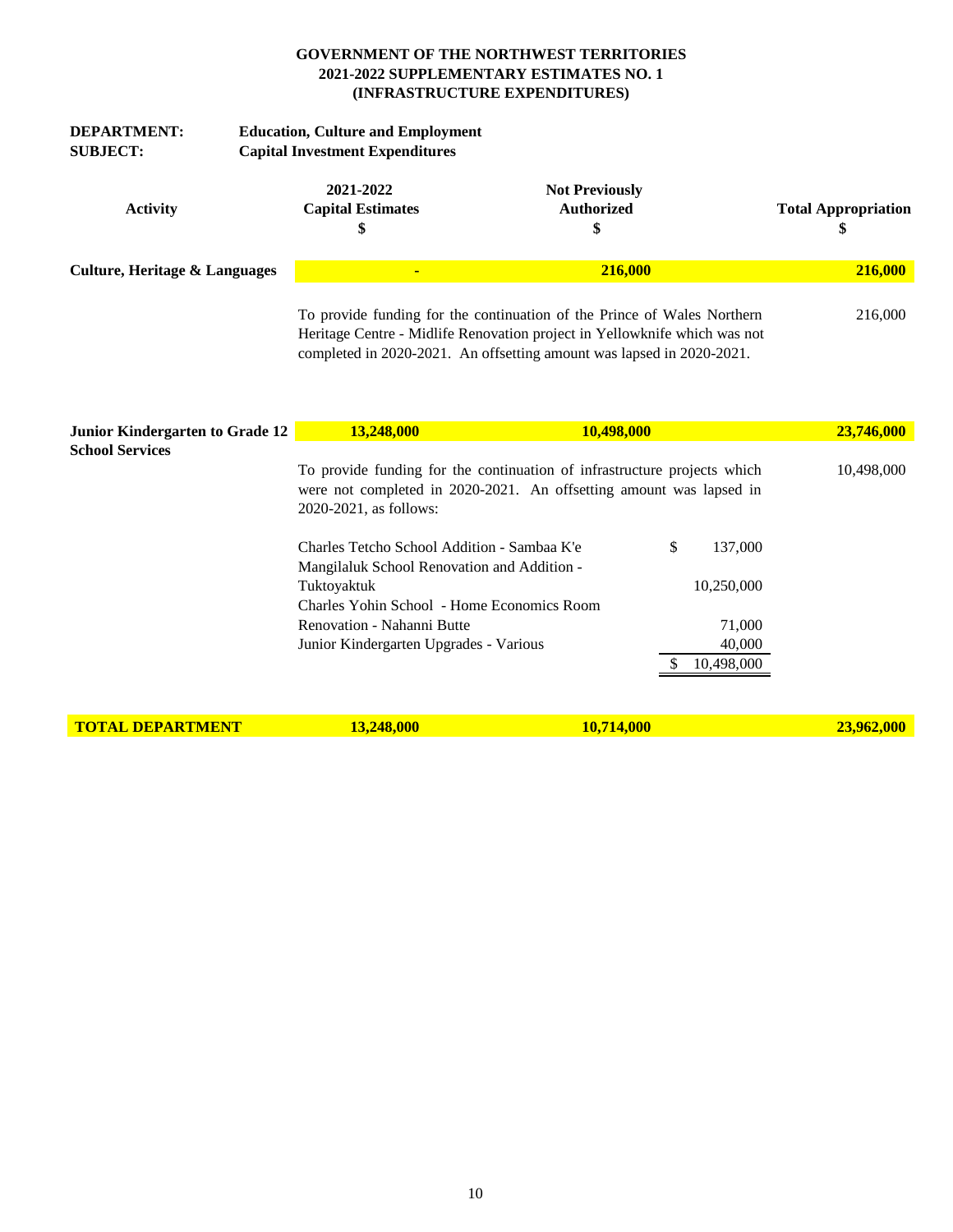| <b>DEPARTMENT:</b><br><b>SUBJECT:</b> | <b>Environment and Natural Resources</b><br><b>Capital Investment Expenditures</b> |                                                                                                                                                                                |                                                                                                                                                    |                                               |                                  |
|---------------------------------------|------------------------------------------------------------------------------------|--------------------------------------------------------------------------------------------------------------------------------------------------------------------------------|----------------------------------------------------------------------------------------------------------------------------------------------------|-----------------------------------------------|----------------------------------|
| <b>Activity</b>                       | 2021-2022<br><b>Capital Estimates</b><br>\$                                        |                                                                                                                                                                                | <b>Not Previously</b><br>Authorized<br>\$                                                                                                          |                                               | <b>Total Appropriation</b><br>\$ |
| <b>Corporate Management</b>           |                                                                                    | 399,000                                                                                                                                                                        | 184,000                                                                                                                                            |                                               | 583,000                          |
|                                       | lapsed in 2020-2021.                                                               |                                                                                                                                                                                | To provide funding for the continuation of the Regional Office project in<br>Inuvik which was not completed in 2020-2021. An offsetting amount was |                                               | 184,000                          |
| <b>Environmental Protection and</b>   |                                                                                    | 399,000                                                                                                                                                                        | 184,000                                                                                                                                            |                                               | 583,000                          |
| <b>Waste Management</b>               |                                                                                    | amount was lapsed in 2020-2021.                                                                                                                                                | To provide funding for the continuation of the Environmental Protection<br>Office in Inuvik which was not completed in 2020-2021. An offsetting    |                                               | 184,000                          |
| <b>Environmental Stewardship and</b>  |                                                                                    | $\blacksquare$                                                                                                                                                                 | 140,000                                                                                                                                            |                                               | 140,000                          |
| <b>Climate Change</b>                 |                                                                                    | offsetting amount was lapsed in 2020-2021.                                                                                                                                     | To provide funding for the continuation of the Air Quality Monitoring<br>Station project in Inuvik which was not completed in 2020-2021. An        |                                               | 140,000                          |
| <b>Forest Management</b>              |                                                                                    | 679,000                                                                                                                                                                        | 854,000                                                                                                                                            |                                               | 1,533,000                        |
|                                       | 2020-2021, as follows:                                                             |                                                                                                                                                                                | To provide funding for the continuation of infrastructure projects which<br>were not completed in 2020-2021. An offsetting amount was lapsed in    |                                               | 854,000                          |
|                                       |                                                                                    | Frank Channel Incident Response - Behchoko<br>Frank Channel Warehouse - Behchoko<br>Incident Response Dispatch Facility - Behchoko<br>District Office Upgrade - Fort Good Hope |                                                                                                                                                    | \$<br>85,000<br>249,000<br>284,000<br>236,000 |                                  |
|                                       |                                                                                    |                                                                                                                                                                                |                                                                                                                                                    | \$<br>854,000                                 |                                  |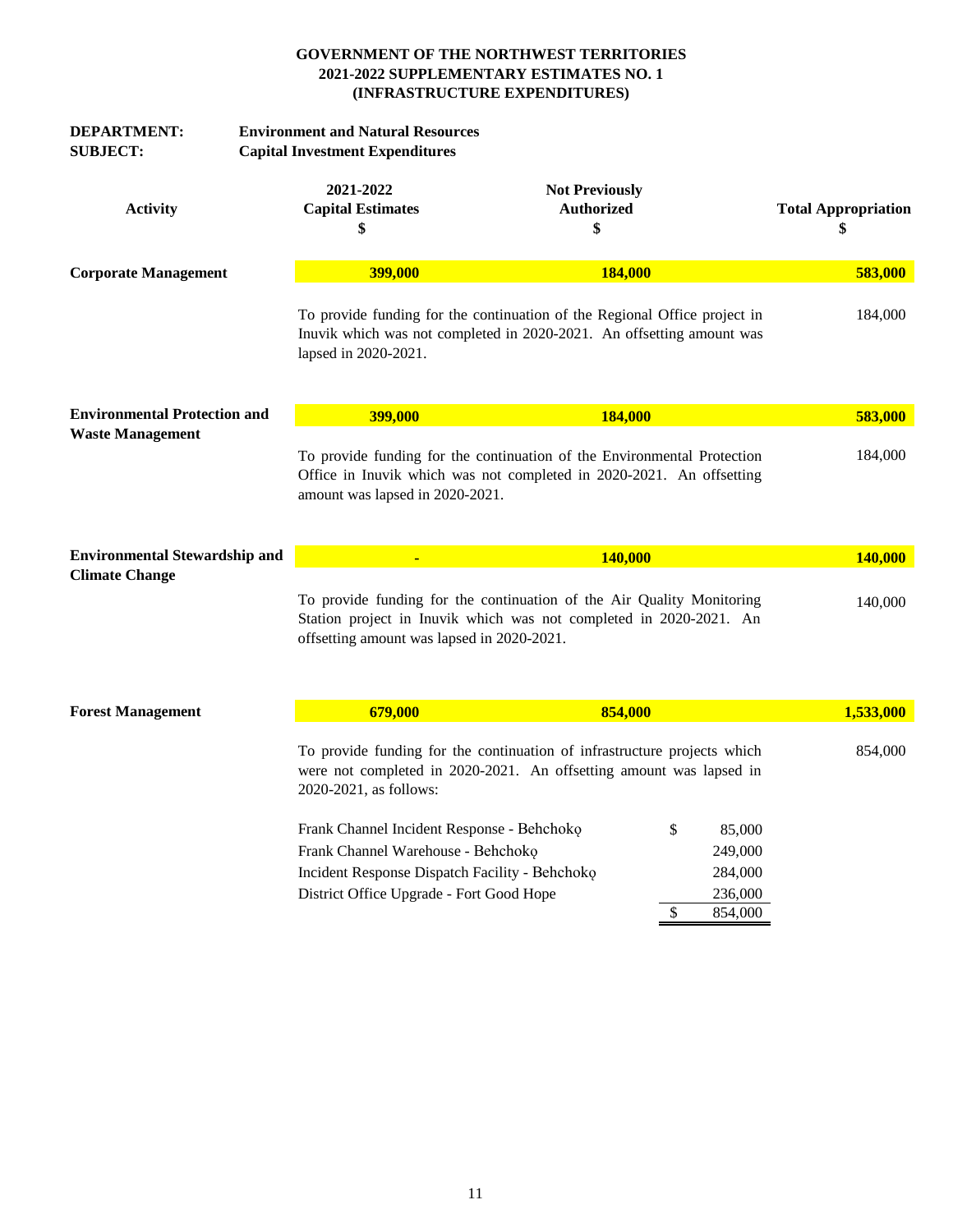| <b>DEPARTMENT:</b><br><b>SUBJECT:</b> | <b>Environment and Natural Resources continued</b><br><b>Capital Investment Expenditures</b>                                                             |                                                                                                                                                 |                                  |
|---------------------------------------|----------------------------------------------------------------------------------------------------------------------------------------------------------|-------------------------------------------------------------------------------------------------------------------------------------------------|----------------------------------|
| <b>Activity</b>                       | 2021-2022<br><b>Capital Estimates</b><br>\$                                                                                                              | <b>Not Previously</b><br><b>Authorized</b><br>\$                                                                                                | <b>Total Appropriation</b><br>\$ |
| <b>Wildlife and Fish</b>              | 682,000                                                                                                                                                  | 1,314,000                                                                                                                                       | 1,996,000                        |
|                                       | Regional Office.                                                                                                                                         | To provide funding for a Wildlife Walk-in Freezer for the North Slave                                                                           | 150,000                          |
|                                       | 2020-2021, as follows:                                                                                                                                   | To provide funding for the continuation of infrastructure projects which<br>were not completed in 2020-2021. An offsetting amount was lapsed in | 1,164,000                        |
|                                       | District Office - Behchoko<br>Workshop Compound - Behchoko<br>Field Support Office - Inuvik<br>Workshop - Fort Resolution<br>Patrol Vehicle - Fort Liard | \$<br>225,000<br>406,000<br>184,000<br>279,000<br>70,000<br>1,164,000<br>-S                                                                     |                                  |
| <b>TOTAL DEPARTMENT</b>               | 2,159,000                                                                                                                                                | 2,676,000                                                                                                                                       | 4,835,000                        |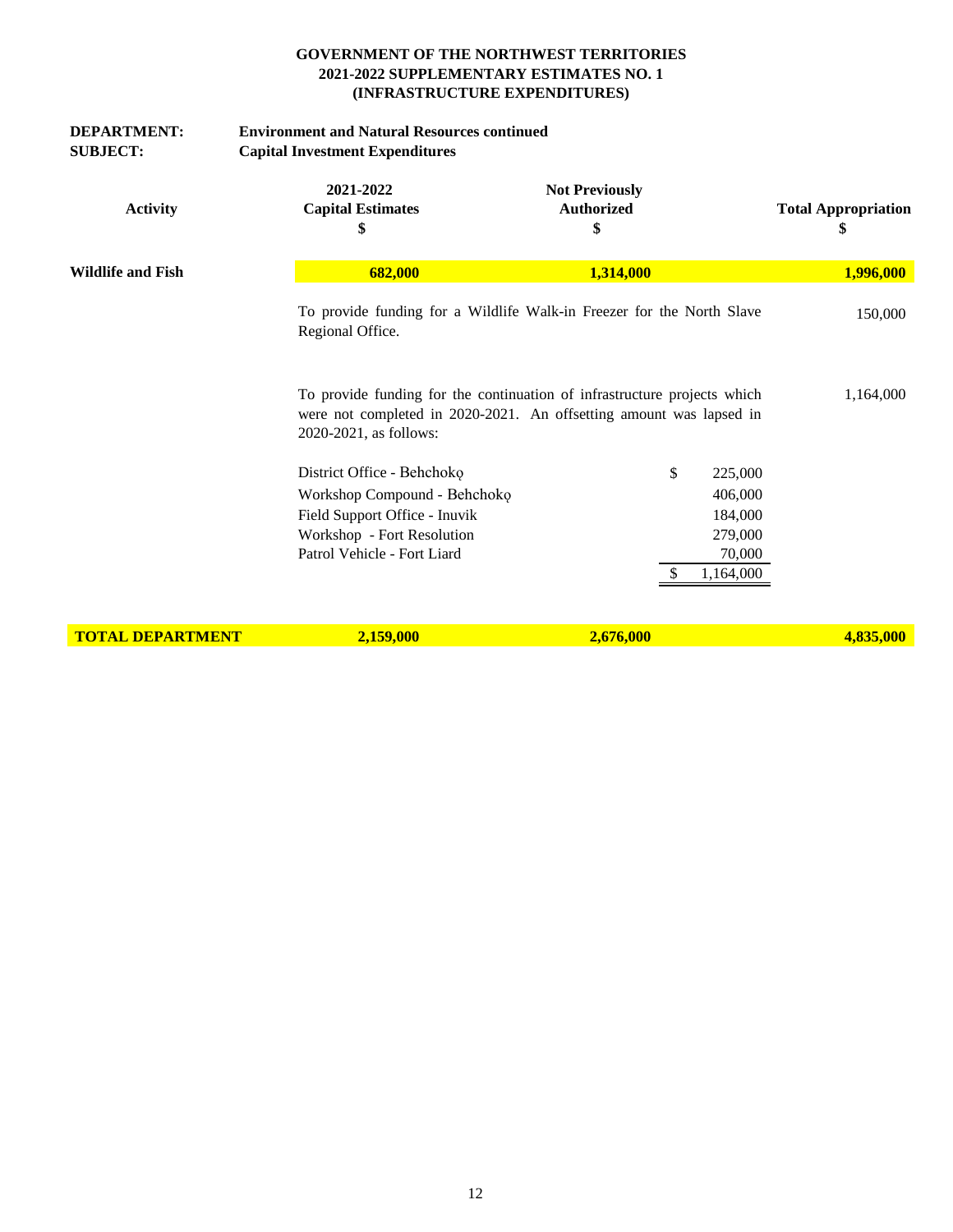| <b>DEPARTMENT:</b><br><b>SUBJECT:</b> | <b>Finance</b><br><b>Capital Investment Expenditures</b> |                                                                                                             |                                  |
|---------------------------------------|----------------------------------------------------------|-------------------------------------------------------------------------------------------------------------|----------------------------------|
| <b>Activity</b>                       | 2021-2022<br><b>Capital Estimates</b><br>\$              | <b>Not Previously</b><br><b>Authorized</b><br>\$                                                            | <b>Total Appropriation</b><br>\$ |
| <b>Information Systems Shared</b>     | 9,254,000                                                | 6,996,000                                                                                                   | 16,250,000                       |
| <b>Services</b>                       |                                                          | To provide funding for the continuation of infrastructure projects which                                    | 6,996,000                        |
|                                       | 2020-2021, as follows:                                   | were not completed in 2020-2021. An offsetting amount was lapsed in                                         |                                  |
|                                       |                                                          | NWT Educator Certification and Learning Platform -                                                          |                                  |
|                                       | Yellowknife                                              | \$<br><b>EMBER System Upgrade and Enhancements -</b>                                                        | 457,000                          |
|                                       | Yellowknife<br>Secure Image Management System Upgrade -  |                                                                                                             | 163,000                          |
|                                       | Yellowknife                                              |                                                                                                             | 622,000                          |
|                                       |                                                          | Enterprise Licensing & Permitting - Yellowknife<br>Land Tenure Optimization System Implementation -         | 1,069,000                        |
|                                       | Yellowknife                                              |                                                                                                             | 1,879,000                        |
|                                       |                                                          | GNWT Online Services Program, Phase 2 - Yellowknife<br>Information Management and Technology Critical Tools | 1,156,000                        |
|                                       | - Yellowknife                                            | Mineral Administration and Registry System -                                                                | 450,000                          |
|                                       | Yellowknife                                              |                                                                                                             | 1,200,000                        |
|                                       |                                                          | S                                                                                                           | 6,996,000                        |

**TOTAL DEPARTMENT 9,254,000 6,996,000 16,250,000**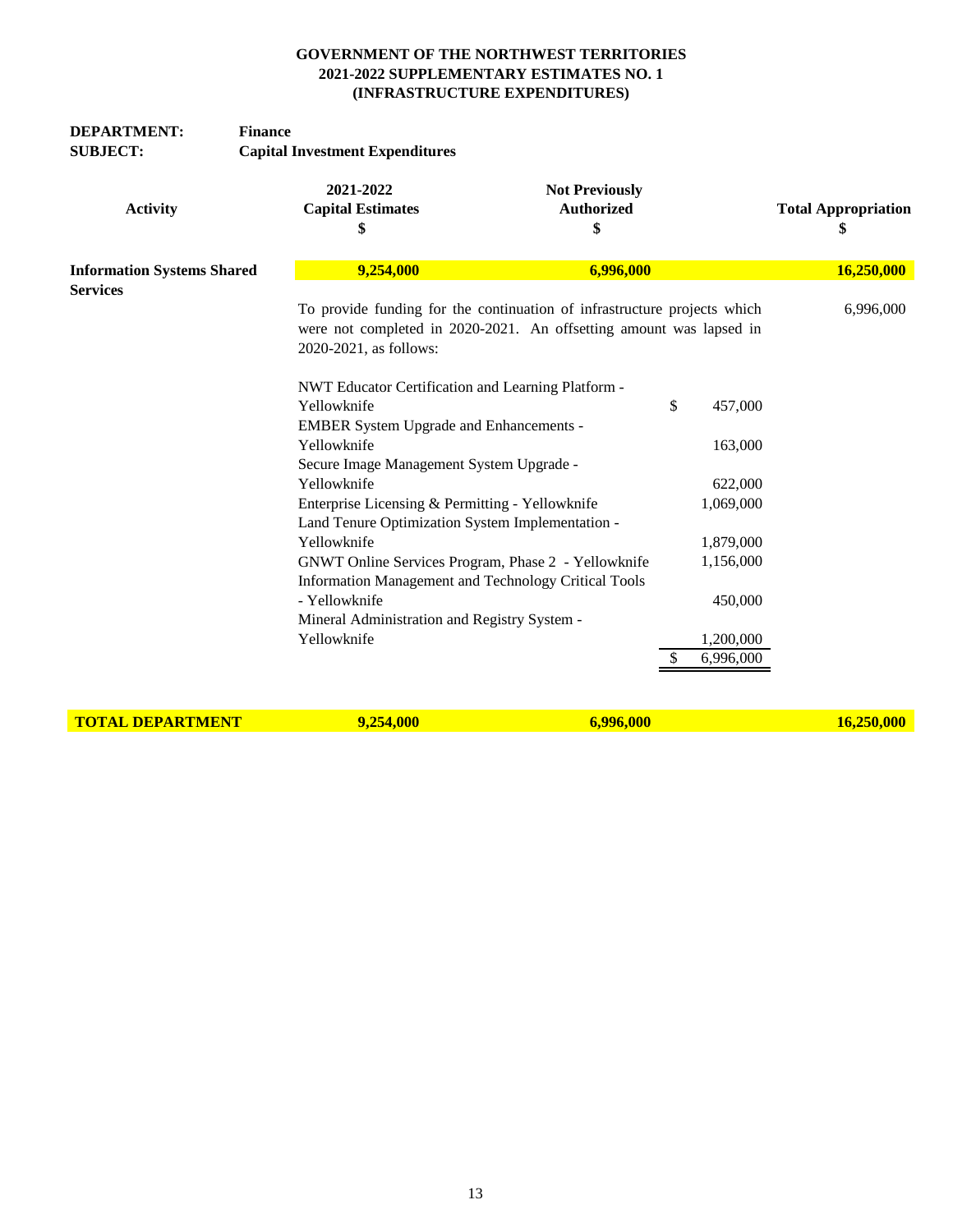| <b>DEPARTMENT:</b><br><b>SUBJECT:</b> | <b>Health and Social Services</b><br><b>Capital Investment Expenditures</b> |                                                  |                                                                                                                                                 |                 |                                  |
|---------------------------------------|-----------------------------------------------------------------------------|--------------------------------------------------|-------------------------------------------------------------------------------------------------------------------------------------------------|-----------------|----------------------------------|
| <b>Activity</b>                       | 2021-2022                                                                   | <b>Capital Estimates</b><br>\$                   | <b>Not Previously</b><br><b>Authorized</b><br>\$                                                                                                |                 | <b>Total Appropriation</b><br>\$ |
| <b>Administrative and Support</b>     |                                                                             | 1,366,000                                        | 117,000                                                                                                                                         |                 | 1,483,000                        |
| <b>Services</b>                       |                                                                             | amount was lapsed in 2020-2021.                  | To provide funding for the continuation of the MediPharm Replacement<br>project in Inuvik which was not completed in 2020-2021. An offsetting   |                 | 117,000                          |
| <b>Health and Social Programs</b>     |                                                                             | 59,754,000                                       | 27,392,000                                                                                                                                      |                 | 87,146,000                       |
|                                       |                                                                             | Health Centre and Long Term Care Facility.       | To provide funding for an agreed settlement regarding the Norman Wells                                                                          |                 | 4,750,000                        |
|                                       |                                                                             | 2020-2021, as follows:                           | To provide funding for the continuation of infrastructure projects which<br>were not completed in 2020-2021. An offsetting amount was lapsed in |                 | 22,642,000                       |
|                                       |                                                                             | Inuvik Regional Hospital - Phone/ Communications |                                                                                                                                                 |                 |                                  |
|                                       |                                                                             | Systems/ Building Access - Inuvik                |                                                                                                                                                 | \$<br>108,000   |                                  |
|                                       |                                                                             | Body Holding Space - Aklavik                     |                                                                                                                                                 | 594,000         |                                  |
|                                       |                                                                             | Body Holding Space - Fort Liard                  |                                                                                                                                                 | 593,000         |                                  |
|                                       |                                                                             | Mechanical Upgrades - Fort Good Hope             |                                                                                                                                                 | 298,000         |                                  |
|                                       |                                                                             | Communications System Retrofit - Fort Simpson    |                                                                                                                                                 | 273,000         |                                  |
|                                       |                                                                             | Body Holding Room Addition - Gametì              |                                                                                                                                                 | 594,000         |                                  |
|                                       |                                                                             | Flooring Upgrade - Whati                         |                                                                                                                                                 | 546,000         |                                  |
|                                       |                                                                             | Flooring Upgrade - Łutselk'e                     |                                                                                                                                                 | 324,000         |                                  |
|                                       |                                                                             | Stanton Legacy Building Renovations -            | Medical Equipment (Biomedical Evergreening) - Various                                                                                           | 1,712,000       |                                  |
|                                       | Yellowknife                                                                 |                                                  |                                                                                                                                                 | 3,000,000       |                                  |
|                                       |                                                                             | Health Centre - Level B - Tulita                 |                                                                                                                                                 | 13,863,000      |                                  |
|                                       |                                                                             | Woodland Manor Heating System - Hay River        |                                                                                                                                                 | 737,000         |                                  |
|                                       |                                                                             |                                                  |                                                                                                                                                 | 22,642,000<br>S |                                  |

**TOTAL DEPARTMENT** 61,120,000 27,509,000 27,509,000 88,629,000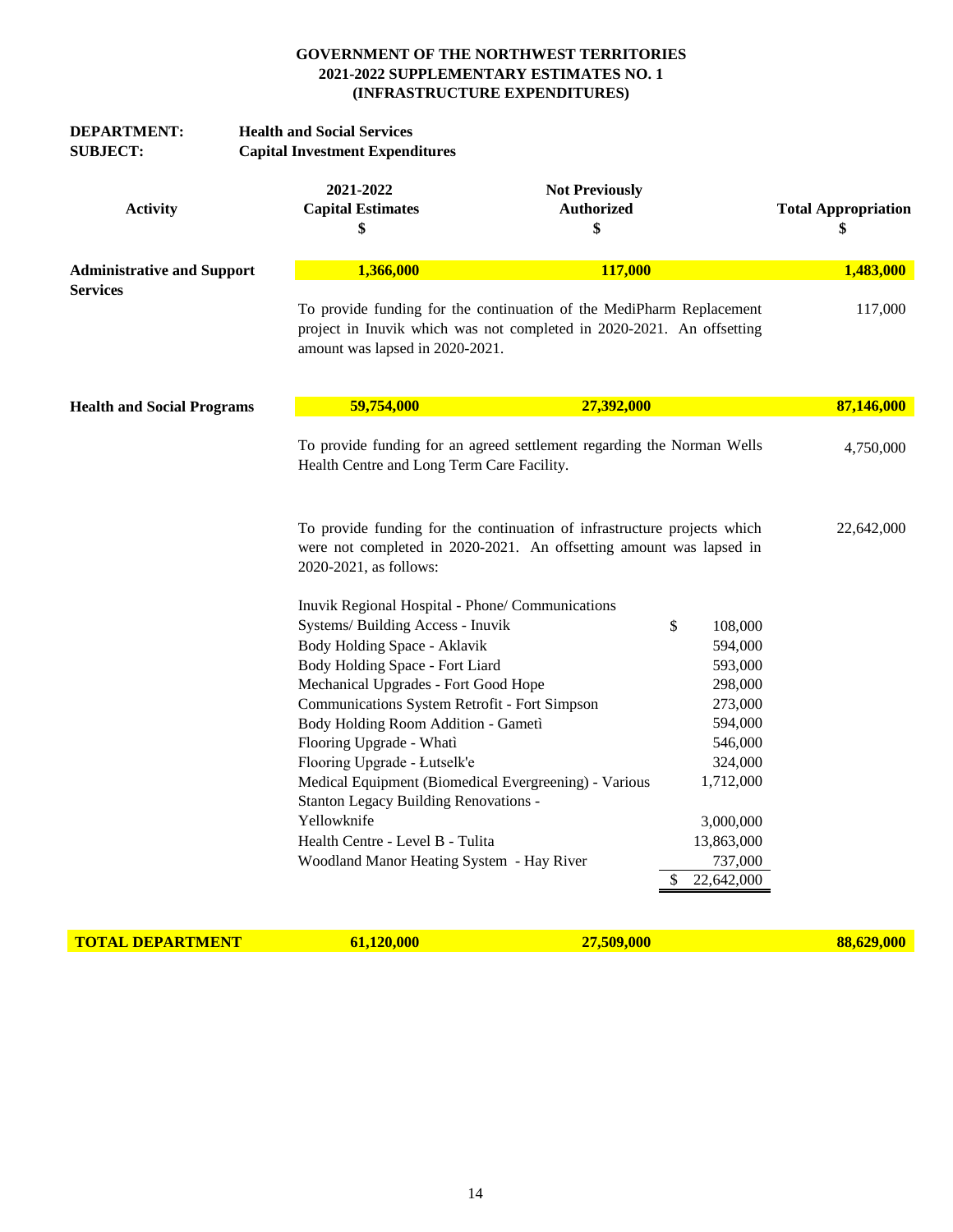| <b>DEPARTMENT:</b><br><b>SUBJECT:</b> | <b>Industry, Tourism and Investment</b><br><b>Capital Investment Expenditures</b>                                                                 |                                                                                                                                                                                                                |                                   |                                  |
|---------------------------------------|---------------------------------------------------------------------------------------------------------------------------------------------------|----------------------------------------------------------------------------------------------------------------------------------------------------------------------------------------------------------------|-----------------------------------|----------------------------------|
| <b>Activity</b>                       | 2021-2022<br><b>Capital Estimates</b><br>\$                                                                                                       | <b>Not Previously</b><br><b>Authorized</b><br>\$                                                                                                                                                               |                                   | <b>Total Appropriation</b><br>\$ |
| <b>Economic Diversification and</b>   | 11,148,000                                                                                                                                        | 2,494,000                                                                                                                                                                                                      |                                   | 13,642,000                       |
| <b>Business Support</b>               | 2020-2021, as follows:<br>New Fish Plant - Hay River<br><b>Stations - Various</b>                                                                 | To provide funding for the continuation of infrastructure projects which<br>were not completed in 2020-2021. An offsetting amount was lapsed in<br>\$<br>Great Slave Lake Commercial Fishery Remote Collection | 1,497,000<br>997,000<br>2,494,000 | 2,494,000                        |
| <b>Tourism and Parks</b>              | 3,102,000                                                                                                                                         | 3,234,000                                                                                                                                                                                                      |                                   | 6,336,000                        |
|                                       | 2020-2021, as follows:                                                                                                                            | To provide funding for the continuation of infrastructure projects which<br>were not completed in 2020-2021. An offsetting amount was lapsed in                                                                |                                   | 3,234,000                        |
|                                       | Mission Territorial Park Long Storage Building - Fort<br>Smith                                                                                    | \$                                                                                                                                                                                                             | 14,000                            |                                  |
|                                       | Fort Providence Territorial Park Shower Building                                                                                                  | 60th Parallel Territorial Park Washrooms Replacement -                                                                                                                                                         | 364,000                           |                                  |
|                                       | Hay River<br>Little Buffalo River Crossings Territorial Park Pavilion                                                                             |                                                                                                                                                                                                                | 221,000                           |                                  |
|                                       | <b>Betterment - Fort Resolution</b><br>Mission Park - Carpenter Shop Restoration - Fort Smith<br>Gwich'in Territorial Park Sports Recreation Area |                                                                                                                                                                                                                | 308,000<br>69,000                 |                                  |
|                                       | Development - Inuvik<br>Nitainlaii Territorial Park Group Camping Area                                                                            |                                                                                                                                                                                                                | 69,000                            |                                  |
|                                       | development - Fort McPherson<br>North Arm Territorial Park Day Use Access Road -                                                                  |                                                                                                                                                                                                                | 15,000                            |                                  |
|                                       | Behchoko                                                                                                                                          |                                                                                                                                                                                                                | 10,000                            |                                  |
|                                       | Mission Park Carpenter Shop - Fort Smith<br>Mission Park St. Alphonse Structure Foundation - Fort                                                 |                                                                                                                                                                                                                | 89,000                            |                                  |
|                                       | Smith                                                                                                                                             |                                                                                                                                                                                                                | 10,000                            |                                  |
|                                       | Tourism Information Centre - Tuktoyaktuk<br>Campsite Loop - North Arm Park - Behchoko<br>Gatehouse and Living Quarters - North Arm Park -         |                                                                                                                                                                                                                | 110,000<br>338,000                |                                  |
|                                       | Behchoko                                                                                                                                          |                                                                                                                                                                                                                | 445,000                           |                                  |
|                                       | Campground Loop Design North Arm Territorial Park -<br>Behchoko                                                                                   |                                                                                                                                                                                                                | 392,000                           |                                  |
|                                       | Shower Building Upgrade - Happy Valley Park - Inuvik                                                                                              |                                                                                                                                                                                                                | 18,000                            |                                  |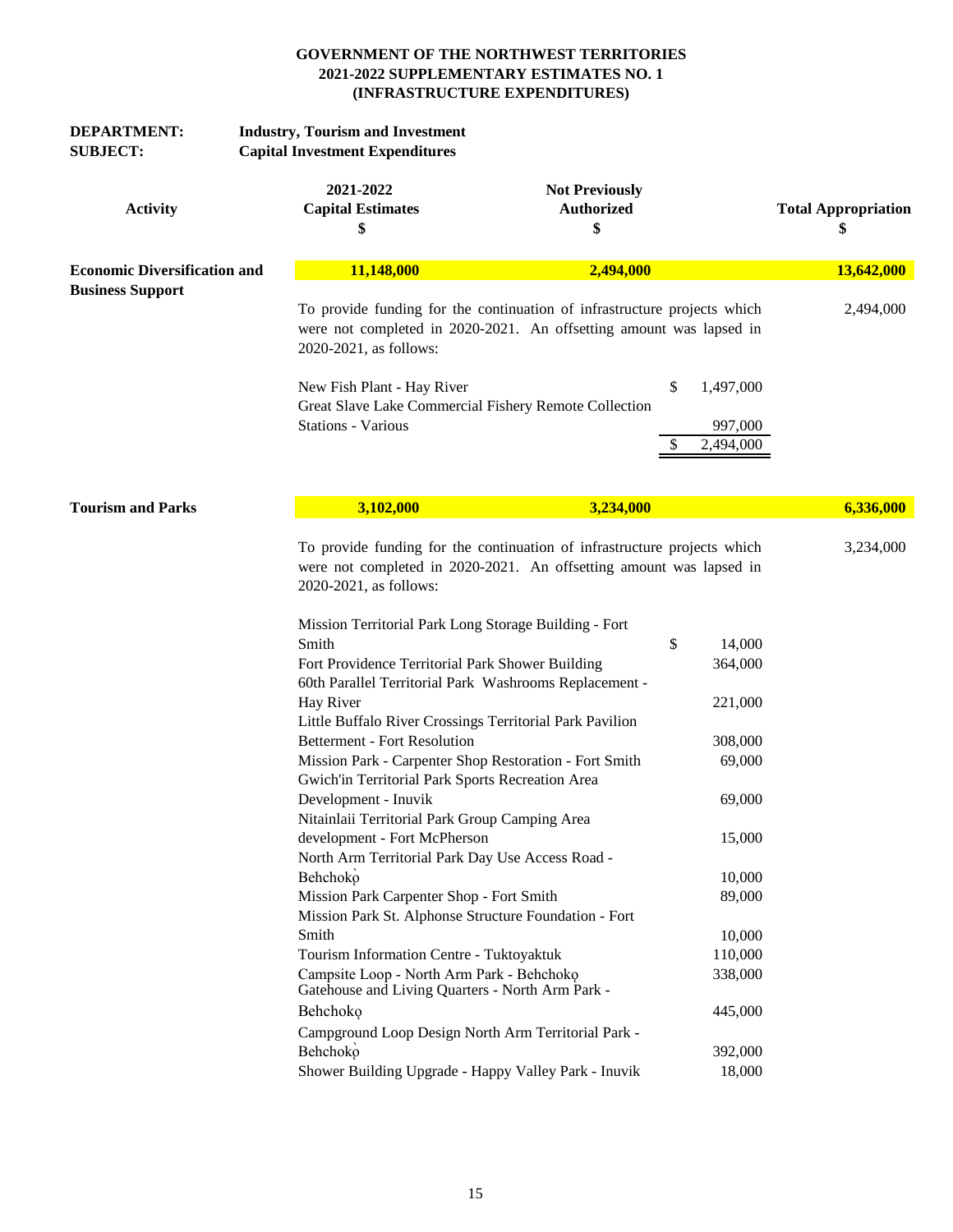| <b>DEPARTMENT:</b> | <b>Industry, Tourism and Investment</b> |
|--------------------|-----------------------------------------|
| <b>SUBJECT:</b>    | <b>Capital Investment Expenditures</b>  |
|                    |                                         |

|          | 2021-2022                | <b>Not Previously</b> |                            |
|----------|--------------------------|-----------------------|----------------------------|
| Activity | <b>Capital Estimates</b> | Authorized            | <b>Total Appropriation</b> |
|          |                          |                       |                            |

## **Tourism and Parks (continued)**

| Renewable Energy Project (solar) - Sambaa Deh Park -    |           |
|---------------------------------------------------------|-----------|
| Jean Marie River                                        | 104,000   |
| Renewable Water/Sewage Planning - Blackstone Park -     |           |
| Nahanni Butte                                           | 45,000    |
| Fish Cleaning Station - Fort Providence Park - Fort     |           |
| Providence                                              | 40,000    |
| Upgrade Existing Powered Sites - Queen Elizabeth Park - |           |
| Fort Smith                                              | 263,000   |
| Concession Building - Hay River Park - Hay River        | 46,000    |
| Beach Change Room - Hay River Park - Hay River          | 68,000    |
| Reconstruct Trail to Falls - Lady Evelyn Falls Park -   |           |
| Kakisa                                                  | 131,000   |
| Outhouse - North Arm Park - Behchoko                    | 65,000    |
|                                                         | 3,234,000 |
|                                                         |           |

**TOTAL DEPARTMENT 14,250,000 19,978,000 19,978,000 19,978,000**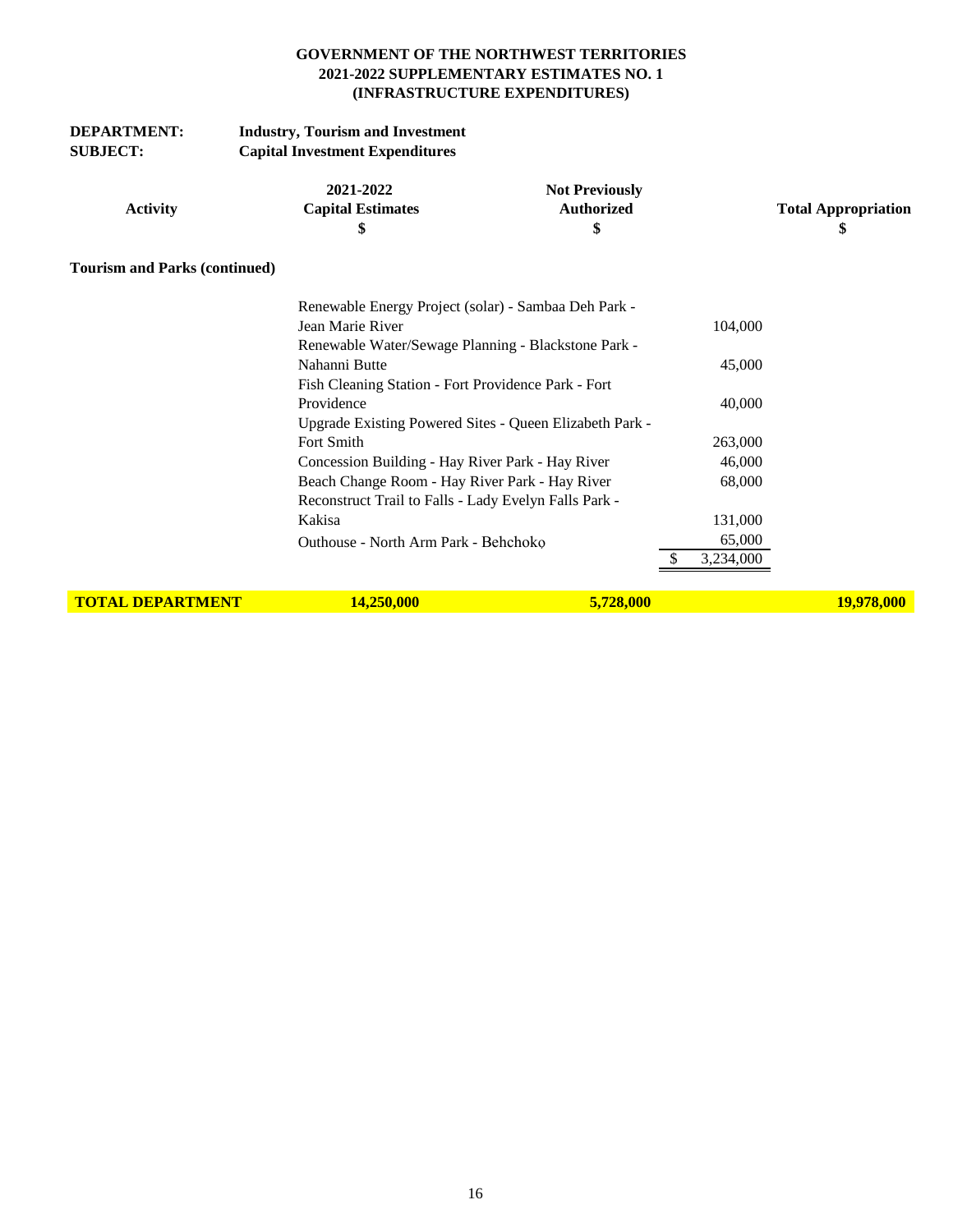| <b>DEPARTMENT:</b><br><b>SUBJECT:</b> | Infrastructure<br><b>Capital Investment Expenditures</b> |                                                                                                                                                 |            |                                  |  |  |
|---------------------------------------|----------------------------------------------------------|-------------------------------------------------------------------------------------------------------------------------------------------------|------------|----------------------------------|--|--|
| <b>Activity</b>                       | 2021-2022<br><b>Capital Estimates</b><br>\$              | <b>Not Previously</b><br><b>Authorized</b><br>\$                                                                                                |            | <b>Total Appropriation</b><br>\$ |  |  |
| <b>Asset Management</b>               | 165,809,000                                              | 32,671,000                                                                                                                                      |            | 198,480,000                      |  |  |
|                                       | 2020-2021, as follows:                                   | To provide funding for the continuation of infrastructure projects which<br>were not completed in 2020-2021. An offsetting amount was lapsed in |            |                                  |  |  |
|                                       | Highway Culverts, Bridges and Chipseal Overlay -         |                                                                                                                                                 |            |                                  |  |  |
|                                       | Various                                                  | \$                                                                                                                                              | 6,547,000  |                                  |  |  |
|                                       | Enhanced Safety Improvements - Building Canada Plan      |                                                                                                                                                 |            |                                  |  |  |
|                                       | (BCP) - Various                                          |                                                                                                                                                 | 521,000    |                                  |  |  |
|                                       | Bridge Rehabilitation and Replacement - BCP - Various    |                                                                                                                                                 | 4,972,000  |                                  |  |  |
|                                       | Highway 7 Reconstruction - BCP - Various                 |                                                                                                                                                 | 5,224,000  |                                  |  |  |
|                                       | Highway 8 Reconstruction - BCP - Various                 |                                                                                                                                                 | 3,402,000  |                                  |  |  |
|                                       | James Creek Highway Maintenance Camp - BCP Bundle        |                                                                                                                                                 |            |                                  |  |  |
|                                       | 2 - Fort McPherson                                       |                                                                                                                                                 | 4,509,000  |                                  |  |  |
|                                       | Canyon Creek All Access Road Provincial -Territorial     |                                                                                                                                                 |            |                                  |  |  |
|                                       | Infrastructure Component 2 - Various                     |                                                                                                                                                 | 141,000    |                                  |  |  |
|                                       | Shop Replacement - Inuvik                                |                                                                                                                                                 | 188,000    |                                  |  |  |
|                                       | Lafferty Ferry Engines - Fort Simpson                    |                                                                                                                                                 | 194,000    |                                  |  |  |
|                                       | Community Access Road Improvements - BCP - Various       |                                                                                                                                                 | 1,191,000  |                                  |  |  |
|                                       | Sand Salt Storage Shed - Hay River                       |                                                                                                                                                 | 505,000    |                                  |  |  |
|                                       | Plow / Dump Truck - Behchoko                             |                                                                                                                                                 | 400,000    |                                  |  |  |
|                                       | Winch Tractor 30 Ton - Fort Providence                   |                                                                                                                                                 | 275,000    |                                  |  |  |
|                                       | Capital Asset Retrofit Program - Various                 |                                                                                                                                                 | 4,098,000  |                                  |  |  |
|                                       | Deferred Maintenance - Various                           |                                                                                                                                                 | 279,000    |                                  |  |  |
|                                       | N'Dulee Ferry Accommodation Unit - Wrigley               |                                                                                                                                                 | 225,000    |                                  |  |  |
|                                       |                                                          | S.                                                                                                                                              | 32,671,000 |                                  |  |  |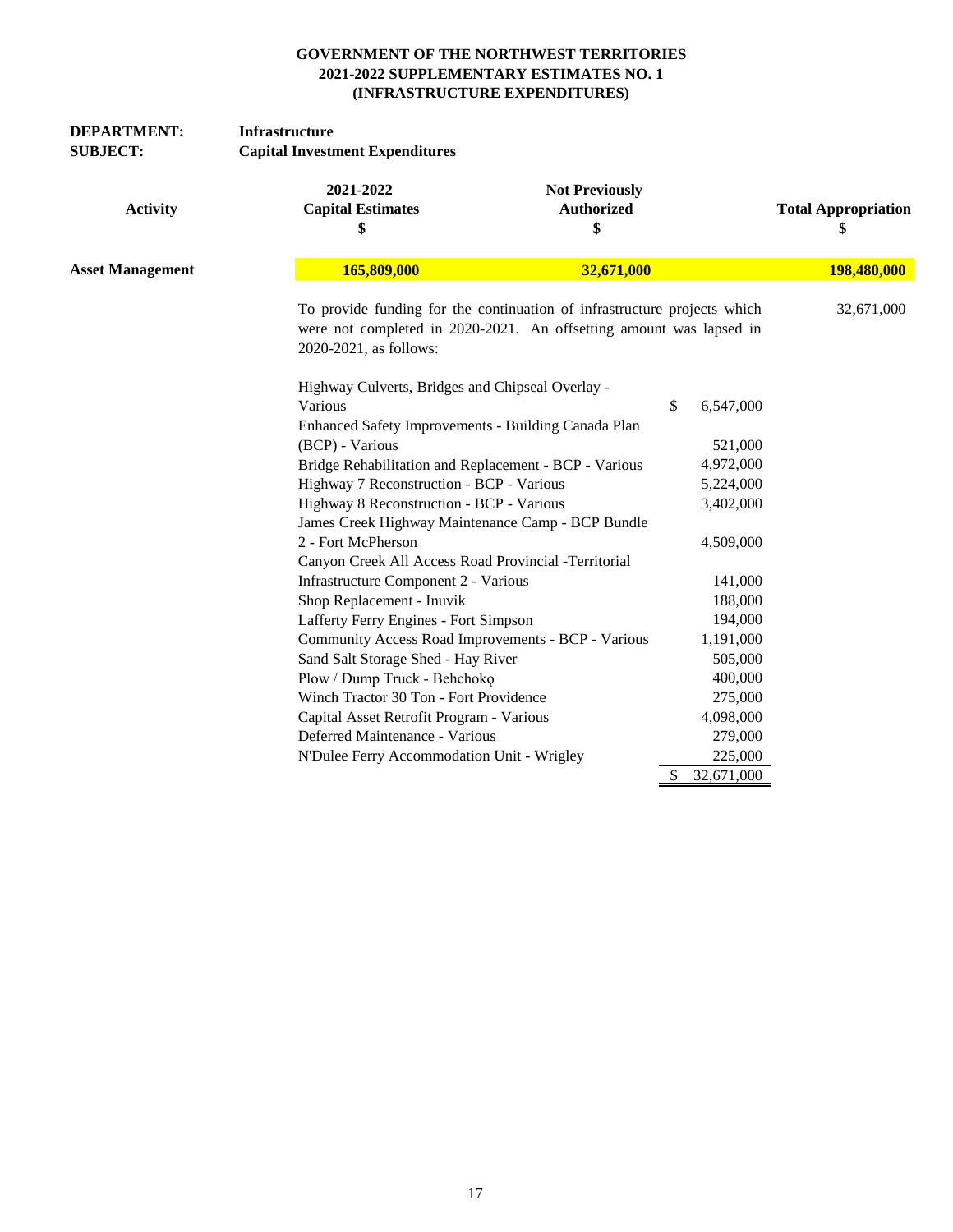| <b>DEPARTMENT:</b><br><b>SUBJECT:</b> | Infrastructure (continued)<br><b>Capital Investment Expenditures</b>                                                                                                                                                                                                                                                                                                                             |                                                                                                                                                       |                                                                                                                           |
|---------------------------------------|--------------------------------------------------------------------------------------------------------------------------------------------------------------------------------------------------------------------------------------------------------------------------------------------------------------------------------------------------------------------------------------------------|-------------------------------------------------------------------------------------------------------------------------------------------------------|---------------------------------------------------------------------------------------------------------------------------|
| <b>Activity</b>                       | 2021-2022<br><b>Capital Estimates</b><br>\$                                                                                                                                                                                                                                                                                                                                                      | <b>Not Previously</b><br><b>Authorized</b><br>\$                                                                                                      | <b>Total Appropriation</b><br>\$                                                                                          |
| <b>Programs and Services</b>          | 76,633,000                                                                                                                                                                                                                                                                                                                                                                                       | 3,286,000                                                                                                                                             | 79,919,000                                                                                                                |
|                                       | 2020-2021, as follows:<br>Runway Stabilization - Various<br>Surface Water Management - Hay River<br>Surface Water Management - Sachs Harbour<br>Tank Farm Dispenser Upgrade - Wekweètì<br>Airport runway extension - Inuvik<br>Cabinet Upgrade - Nahanni Butte<br>Airport Oil Handling Facility - Sachs Harbour<br>Cabinet Upgrade - Sambaa K'e<br>Surface Water Management Phase 1 - Sambaa K'e | To provide funding for the continuation of infrastructure projects which<br>were not completed in 2020-2021. An offsetting amount was lapsed in<br>\$ | 3,286,000<br>612,000<br>183,000<br>409,000<br>286,000<br>696,000<br>208,000<br>499,000<br>198,000<br>195,000<br>3,286,000 |

**TOTAL DEPARTMENT** 272,975,000 35,957,000 35,957,000 308,932,000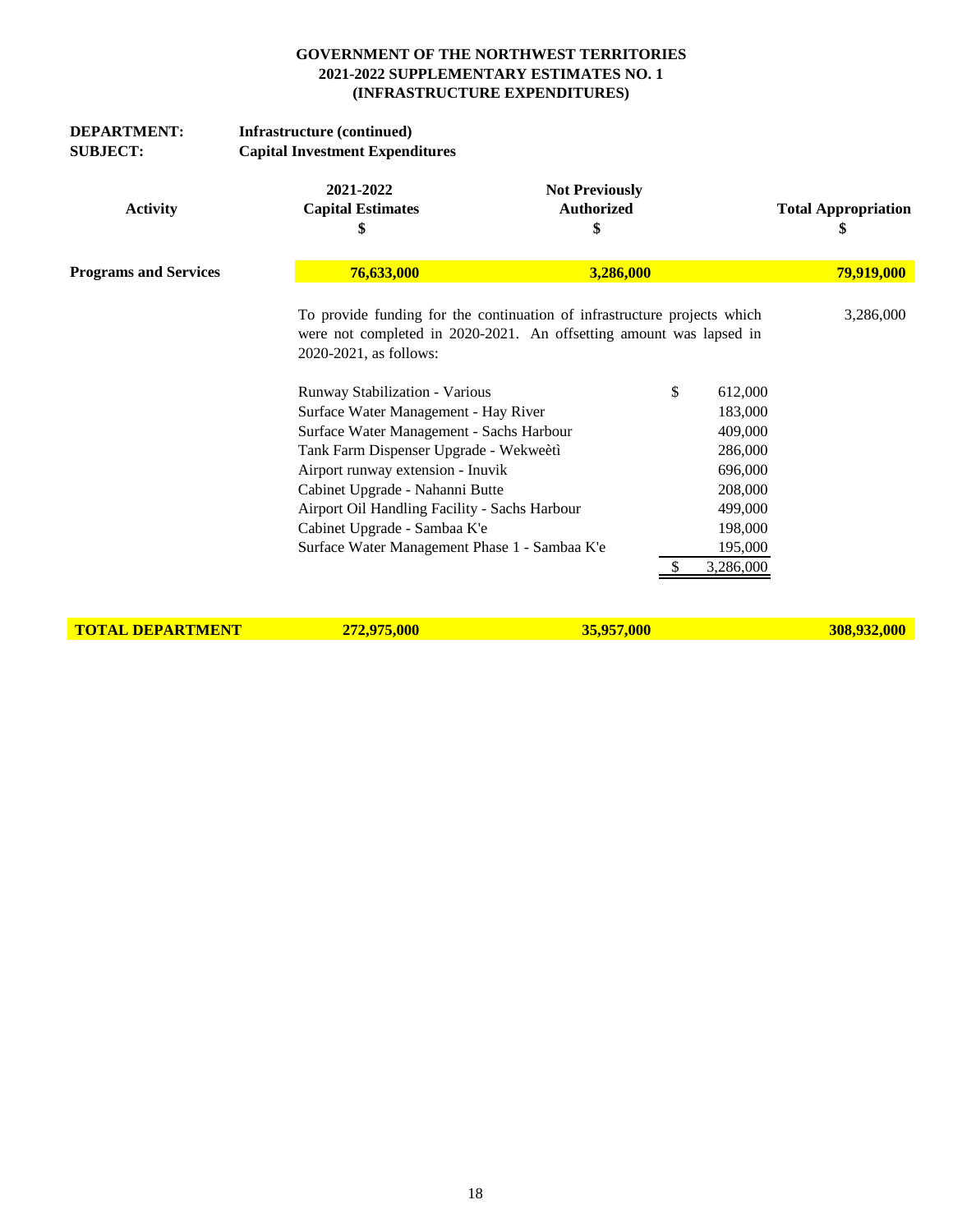| <b>DEPARTMENT:</b><br><b>SUBJECT:</b>                               | <b>Justice</b><br><b>Capital Investment Expenditures</b>                                  |                                                                                                                                                 |    |           |                                  |
|---------------------------------------------------------------------|-------------------------------------------------------------------------------------------|-------------------------------------------------------------------------------------------------------------------------------------------------|----|-----------|----------------------------------|
| <b>Activity</b>                                                     | 2021-2022<br><b>Capital Estimates</b><br>\$                                               | <b>Not Previously</b><br><b>Authorized</b><br>\$                                                                                                |    |           | <b>Total Appropriation</b><br>\$ |
| <b>Corrections</b>                                                  | 1,081,000                                                                                 | 766,000                                                                                                                                         |    | 1,847,000 |                                  |
|                                                                     | 2017-2018, as follows:                                                                    | To provide funding for the continuation of infrastructure projects which<br>were not completed in 2017-2018. An offsetting amount was lapsed in |    |           | 766,000                          |
|                                                                     |                                                                                           | Program Building Replacement - South Mackenzie                                                                                                  |    |           |                                  |
|                                                                     | Correctional Centre (SMCC) - Hay River                                                    |                                                                                                                                                 | \$ | 178,000   |                                  |
|                                                                     | Perimeter Fence - SMCC - Hay River                                                        |                                                                                                                                                 |    | 135,000   |                                  |
|                                                                     |                                                                                           | Van Replacement - Fort Smith Correction Complex                                                                                                 |    | 80,000    |                                  |
|                                                                     | Correctional Complex - Yellowknife                                                        | Ventilation and Air Conditioning Retrofit - North Slave                                                                                         |    | 294,000   |                                  |
|                                                                     |                                                                                           | Heavy Duty Truck Replacement - SMCC - Hay River                                                                                                 |    | 79,000    |                                  |
|                                                                     |                                                                                           |                                                                                                                                                 |    | 766,000   |                                  |
| $m \wedge m + r$ , $m \wedge m \wedge m \wedge m \wedge m \wedge m$ | $\overline{A}$ $\overline{B}$ $\overline{A}$ $\overline{A}$ $\overline{A}$ $\overline{A}$ | $\blacksquare$                                                                                                                                  |    |           | 200000                           |

**TOTAL DEPARTMENT 1,541,000 2,307,000 2,307,000 2,307,000**